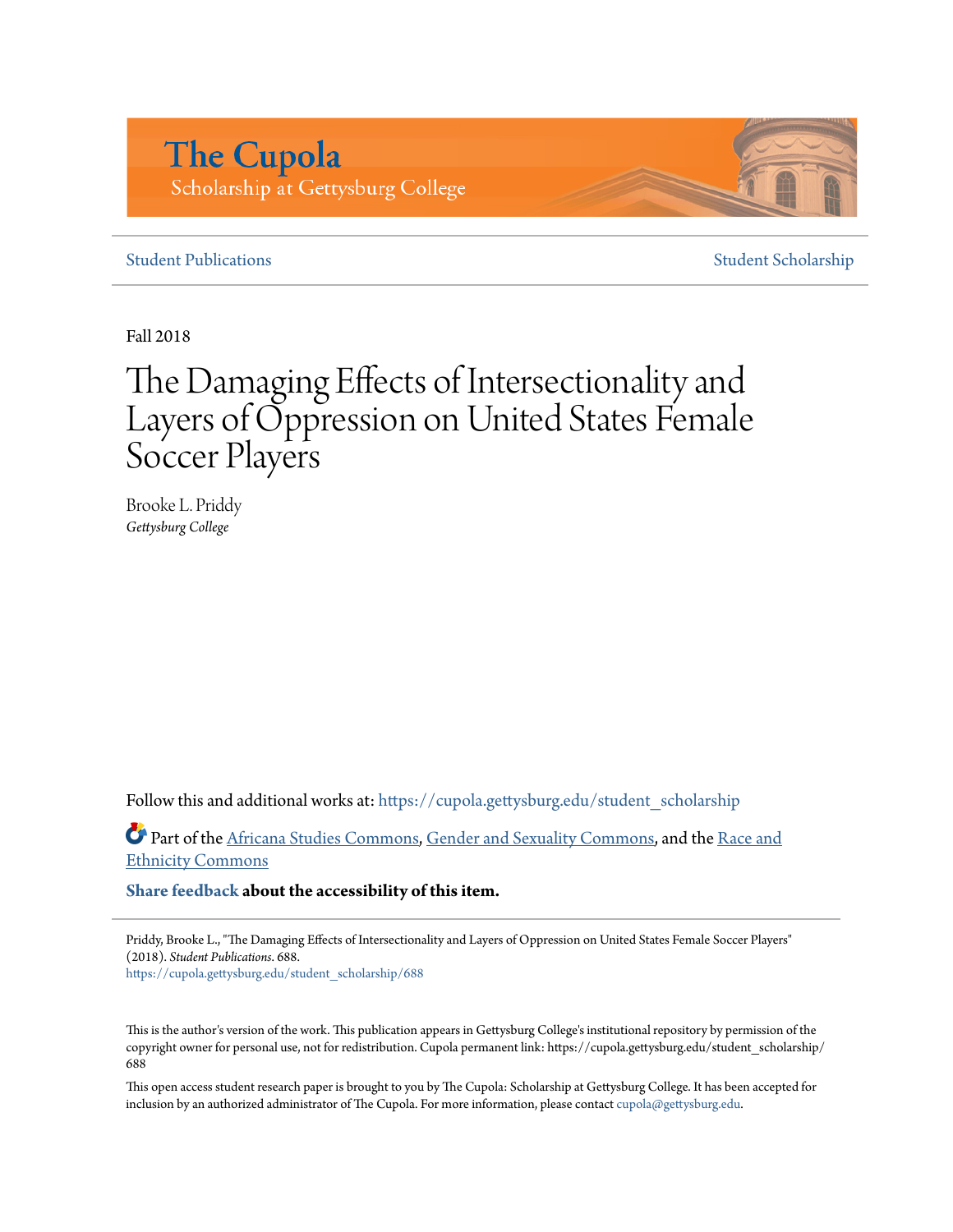# The Damaging Effects of Intersectionality and Layers of Oppression on United States Female Soccer Players

### **Abstract**

Black athletes face structural and overt racism in all sports across the country, in which the majority of White Americans either chooses to ignore or sometimes even use to victimize certain athletes. They are discriminated against because of the color of their skin, despite achieving the same levels of success and fame as their white competitors. Black athletes must work harder than white athletes for the same end goal, not because of any sort of athletic disadvantage, but because of racial injustice and intolerance. Soccer is a prime example of how Black athletes face racism in sport. Black female soccer players, however, face many more layers of oppression compared to not only Black male soccer players, but also their female counterparts. The lack of representation and involvement of Black female athlete in the sport of soccer shows the repercussions of these layers of oppression. The sport of soccer favors male athletes and their success, caters to middle- and upper-class families and individuals, and structural racism within athletics prefers white athletes.

#### **Keywords**

Black, female, soccer, oppression, racism

#### **Disciplines**

Africana Studies | Gender and Sexuality | Race and Ethnicity | Sociology

#### **Comments**

Written for AFS 250: Black Bodies in American Sporting.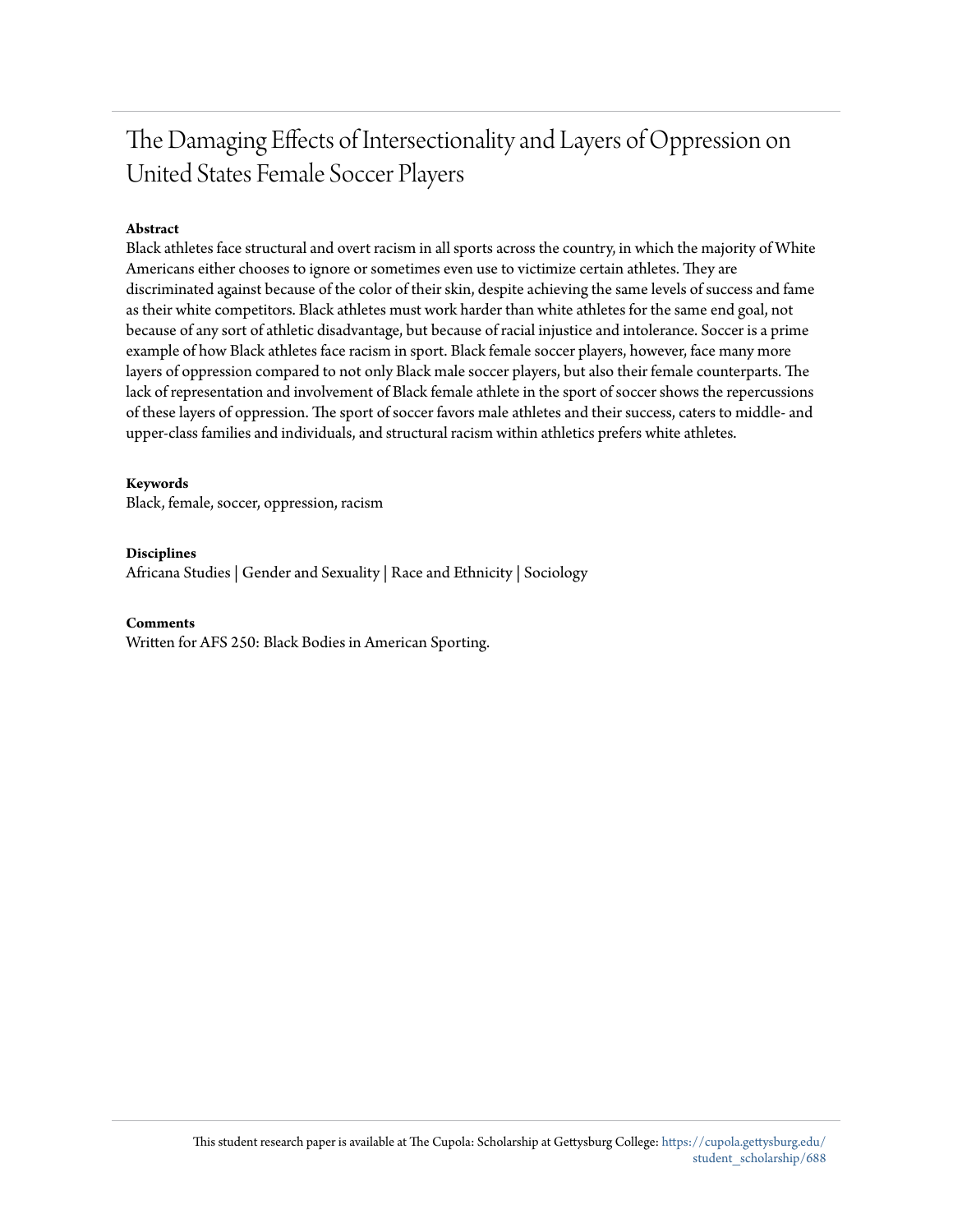Brooke Priddy Professor Redden AFS 250 Final Paper December 13th, 2018

# The Damaging Effects of Intersectionality and Layers of Oppression on United States Female Soccer Players

Black athletes face structural and overt racism in all sports across the country, in which the majority of White Americans either chooses to ignore or sometimes even use to victimize certain athletes. They are discriminated against because of the color of their skin, despite achieving the same levels of success and fame as their white competitors. Black athletes must work harder than white athletes for the same end goal, not because of any sort of athletic disadvantage, but because of racial injustice and intolerance. Soccer is a prime example of how Black athletes face racism in sport. Black female soccer players, however, face many more layers of oppression compared to not only Black male soccer players, but also their female counterparts. The lack of representation and involvement of Black female athlete in the sport of soccer shows the repercussions of these layers of oppression. The sport of soccer favors male athletes and their success, caters to middle- and upper-class families and individuals, and structural racism within athletics prefers white athletes.

Competitive soccer in the United States is a very expensive sport to play, in which upper- and middle-class suburban families dominate the sport, leaving out the majority of Black Americans. The elite club teams and programs, which are necessary to be a part of in order to be seen by college colleges and gain success, have high expenses. These teams are also referred to as travel teams because of the high costs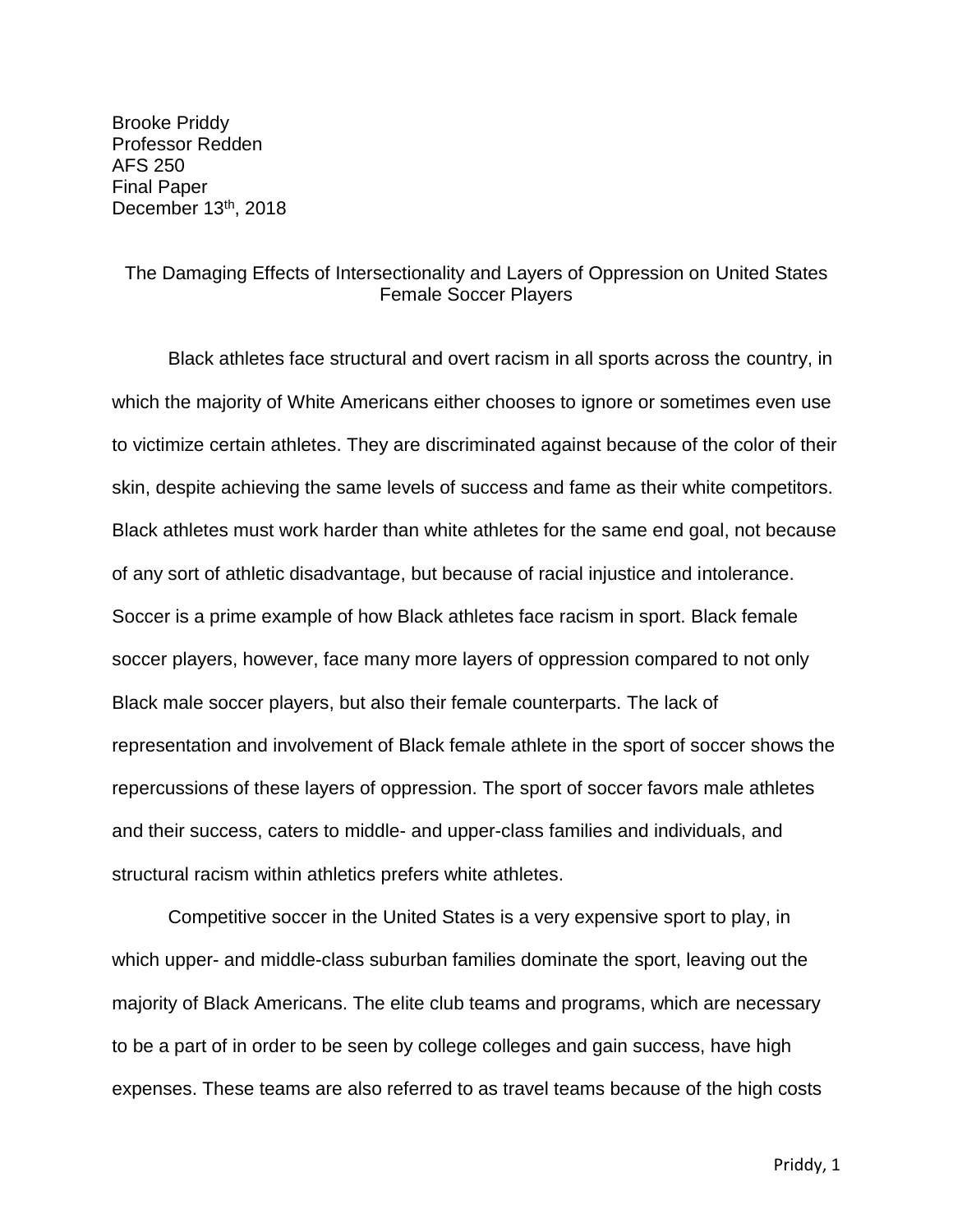and extreme amounts of travel to other states, in which low income families cannot afford to participate in (Otiko, 2015). Manny Otiko reports that, "If you want to play on a competitive team you are looking at \$7,000 per term, not including gear", and adds that "top players often have to attend camps to improve their skills and these can cost more than \$600", which explains how exclusive soccer is to play (Otiko, 2015). According to the Chicago Tribune and a National Bureau of Economic Research study, Black Americans have struggled to move up the economic ladder for years (Long, 2017). The article additionally states that the black unemployment rate is nearly double the white unemployment rate and that Black Americans receive extremely lower wages than white and Asian Americans. This has led to a rate of 1 in 4 black households being in poverty and a median household income of \$39,000 for African Americans, compared to the median income of \$65,000 for whites (Long, 2017). If an average term of soccer costs around \$7,000, then that would be 18% of an average African Americans household income spent on their kids' participation in competitive soccer, whereas it would only amount to around 1.1% of a white Americans household income. Soccer in the US is only accessible to play if one can afford it, in which African American families cannot. The socioeconomic disparity between races in the United States directly impacts the ability for young Black Americans to get involved in soccer.

The socioeconomic disparity additionally relates to the fact that American soccer is a highly suburbanized sport, in which suburban area schools and families foster the idea that their white children play soccer. A study from the Sandford Graduate School of Education found that Hispanics and Black Americans need a higher income than white Americans to live in affluent neighborhoods (Andrews, 2015). The study explains that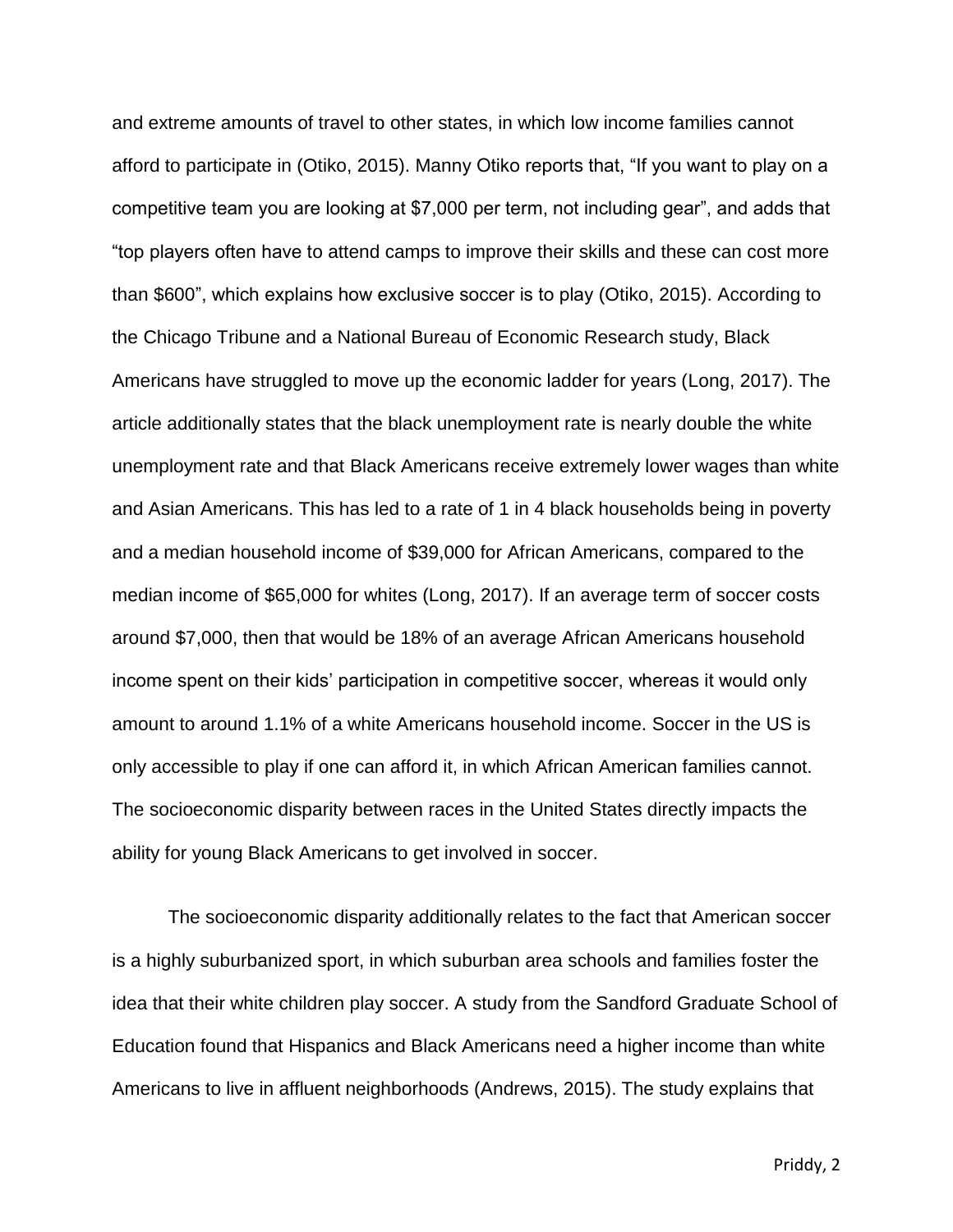white Americans with the same income of a Black and or Latino American will live in a neighborhood with better support systems, school systems, and resources (Andrews, 2015). Nationally, on average, Black families live in neighborhoods where the median income is \$10,000-\$12,0000 lower than in the neighborhoods where white families with similar incomes live (Andrews, 2015). This excludes Black Americans from affluent white suburban neighborhoods, in which soccer is seen as a rite of passage for youths. David Andrews touches on this phenomenon, "Indeed, such has been youth soccer's material and symbolic penetration of the suburban landscape, that the game presently enunciates the dominant rhythms and regimes of suburban existence every bit as naturally as the single-family home, ballet classes, sport utility vehicles, lawn sprinkler systems, *The Gap,* and the imperious Martha Stewart" (Andrews, 1999 p. 31). The rise of the stereotypical soccer mom supports this idea and demonstrates the lack of black youths playing soccer. The classic stereotype of a soccer mom within our society is solely thought to be a white, suburban, and middle- or upper-class women. The "soccer mom" has turned into an important social and political demographic, in which the demographic can represent the lack of diversity in American soccer (John, 2014). If Black families do not live in wealthier neighborhoods, despite the same income of white families, then they do not have the access or encouragement to play soccer. Instead they turn to sports such as basketball or track and field that are easy to afford and can be played anywhere, which explains why there is an absence of Black athletes in soccer. For example, one of the most famous female soccer players, who is also Black, Briana Scurry, noted that basketball was her main passion until her family moved to a suburban neighborhood during her grade school years. The idea of a city kid playing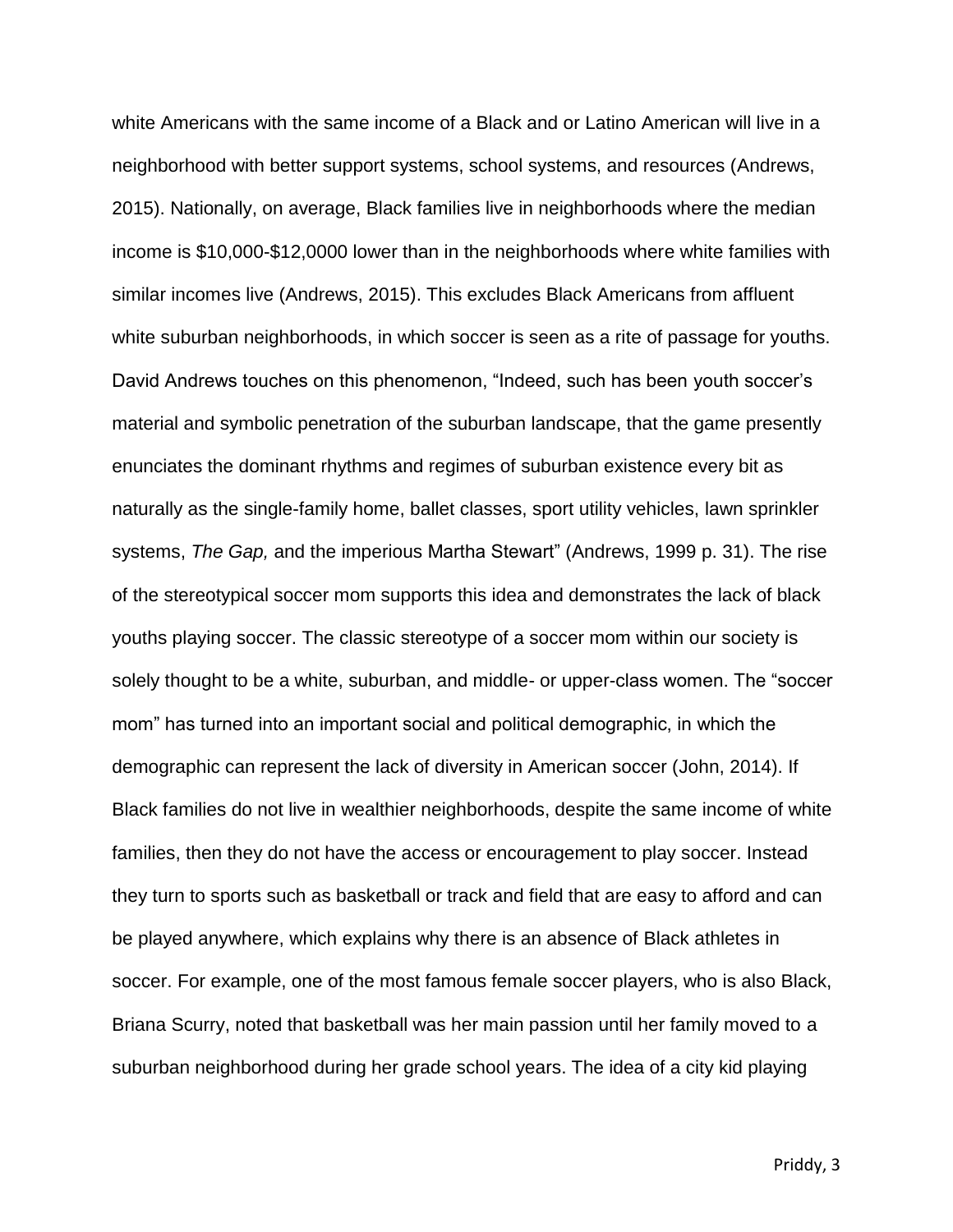soccer, according to Scurry, was ludicrous (Carpenter, 2016). Moreover, in a study that looked at race and gender equity in sports in respect to Title XI, it states, "the diversity of sports now being offered at many college and university campuses disproportionately exclude women athletes of color because the majority of newly added women's sports teams tend to attract suburban, White females", in which one of the fastest growing sports in the NCAA is soccer (Pickett, Dawkins, & Braddock, 2012). Socioeconomic status of Black Americans ostracizes black youths from entering the sport of soccer from a young age. Both income and discrimination within one's residency, on the basis of racism, creates an environment in the soccer community that excludes Black Americans.

In addition to socioeconomic status hindering the involvement of black athletes in soccer, gender inequality within the sport is severe and creates an environment that does not support women's success. In addition to already facing difficulties entering the sport, black female athletes face gender discrimination. While white female athletes face this discrimination as well, they do not face racial or class discrimination. The intersectionality of Black female soccer players presents them with a huge disadvantage in finding success in their careers. Women face gender discrimination in respect to earnings and pay, leadership and management positions, and athletic ability. The National Women's Soccer League has a pay ceiling per player of only \$37,800 compared to an average of more than \$300,000 and a median of about \$100,000 for men's Major League Soccer. Moreover, the National Men's Soccer League has a salary cap of \$3 million whereas the National Women's Soccer League has a salary cap of just \$265,000 (Close, 2016). The women's national team over recent years has achieved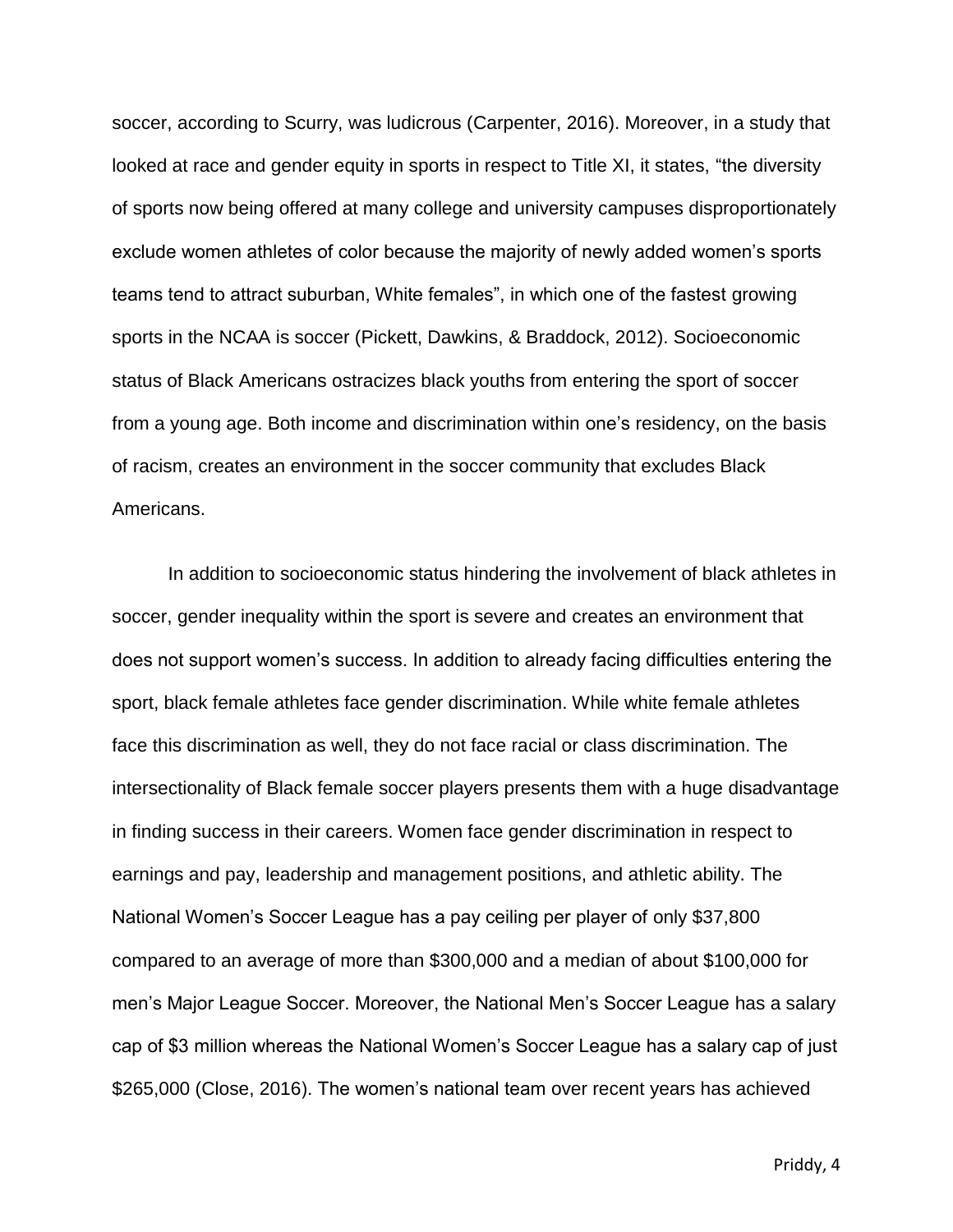higher levels of success and championships, but still is paid far less than their male counterparts.

They spend equal hours of time and travel but are still seen as athletically inferior just on the basis of their gender, in which their salaries pay the price. Although gender inequality may seem inadvertent, the salaries of professional female athletes confirms that gender inequality exists within athletics.

In addition to salary, there is a shortage of female coaches and female management positions, which therefore does not foster a comfortable environment for female soccer players. In respect to the sports world, "It is argued that sports cultures tend to affirm male dominance. As a theory, homologous reproduction proposes that a dominant group within an organization will work to 'carefully guard power and privilege' by systematically reproducing themselves in their own image", in which men continue to hire men in other leadership roles which creates a prolonged cycle of gender inequality (Wadesango, Machingambi, Ashu & Chireshe, 2010). According to a gender study done by FIFA, the percent of registered female coaches in the United States and Canada was only 21%, which shows how the overwhelming majority of United States coaching staff is men (FIFA, 2014). Women are not seen as leaders nor are they considered qualified enough for head coaching positions in the soccer community, in which the effects of gender inequality in managerial positions trickles down into the player's gender discrimination. In the soccer community at large, women are expected to maintain the role of the "soccer mom" as previously discussed. This idea is explained, "a team is structured very much like a "traditional" heterosexual family: The head coach-nearly always a man-is the leader and the public face of the team; the team parent-nearly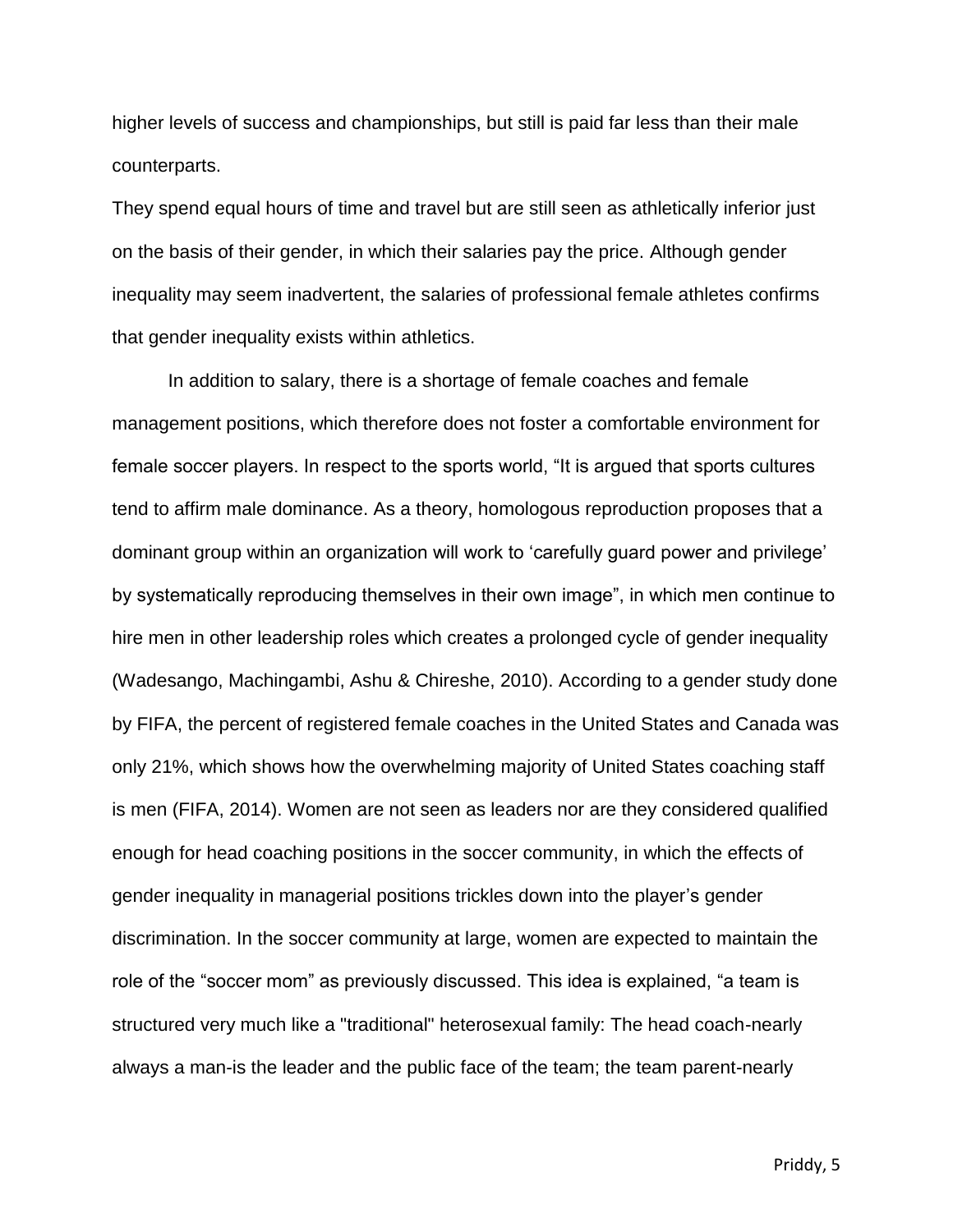always a woman", in which the classic US gender roles are expressed through United States soccer (Messner & Bozada-Deas, 2009). This systematic gender inequality within the National Women's Soccer League, FIFA, and the soccer community can arguably represent gender inequality beyond soccer and display the challenges women face in social, political, and economic realms in the United States.

Additionally, a women's athletic ability is often overlooked by media and women are sexualized by the media. Women's national United States soccer is far less broadcasted and represented by the media, however when women's sport does get media attention, female athletes are sexualized, aestheticized, and trivialized (Thorpe, Toffoletti, & Bruce, 2017). In the sports media world, the idea that men are strong and tough and that women are attractive and approachable dominates magazines, commercials, and advertisements. Professional women athletes are more likely to be portrayed in a sexualized manner in terms of the amount of skin showing and the poses that they are directed to use (Jacobs, 2017). Additionally, 61% of women in the study were photographed smiling, whereas only 28% of men were smiling in the studied photographs, which implies that men are more determined and serious about their athletics than women are (Jacobs, 2017). Not only are women photographed in a sexualized way but the captions and aligning texts takes away from their athletic success and focus on their looks instead (Jacobs, 2017). When women are given the opportunity to represent their team or sport, the focus is on their looks because that is what sells. In a study that compared how men and women both perceived sexualized sports targets, sexualization of female athletes were greater for female athletes in terms of competence than male athletes. This means that despite seeing both photographs of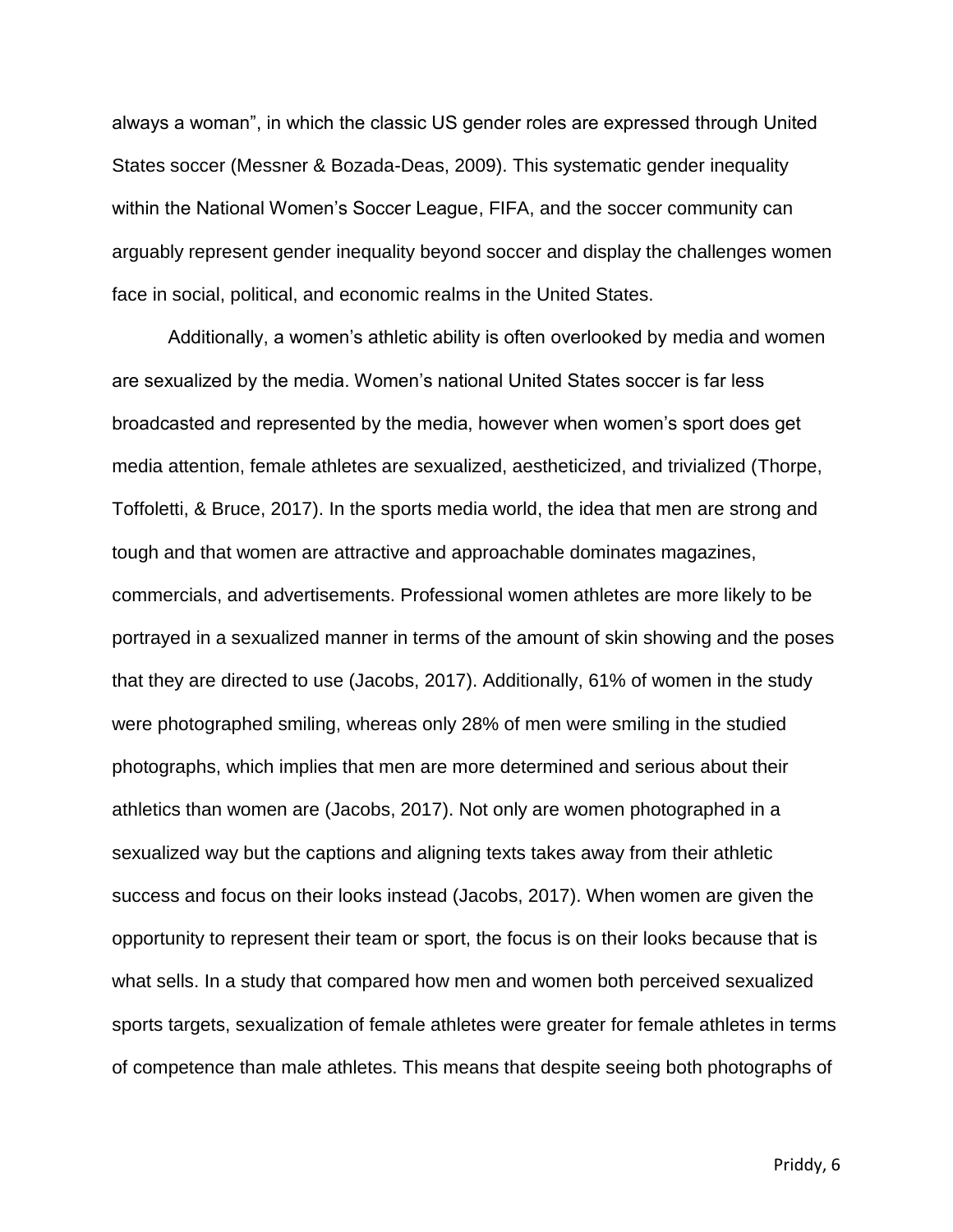sexualized male and female athletes, women were seen as less athletic and qualified for sports than me (Nezlek, Krohn, Wilson& Maruskin, L. (2015). Dually noted is that the "sexualization had no effects on women's perceptions of the competence of male targets, whereas for men, sexualization affected their perceptions of the competence of both male and female targets", which shows how gender inequality and sexualization is normalized to men but women do not engage in gender discrimination (Nezlek, Krohn, Wilson& Maruskin, L. (2015). The multiple layers of gender inequality within the soccer community inhibits women's success and opportunities. Compared to their male counterparts, they get paid far less, have fewer coaching and managerial jobs, and are sexualized by the media despite achieving the same accomplishments and success on the field.

Finally, black athletes face overt and systematic racial discrimination in athletics as a whole and specifically within the soccer community at large. The lack of representation by Black athletes in soccer is shocking and is a result of many different reasons. One reasons for the lack of representation of Black soccer players is the systematic racism within United States Soccer. Doug Andreassen, the chairman of the US Soccer's diversity task force, believes that United States soccer is a "broken system" and notes that "people don't want to talk about it" (Carpenter, 2016). Talking about the system as a whole, he adds that "The system is not working for the undeserved community, it's working for the white kids", in which white athletes make up the majority of the demographic in United States soccer (Carpenter, 2016). Soccer in the US fosters and supports the success of white athletes because they are easy to target and will spend the money. Nick Lusson, the director of Nor Call Premiere Soccer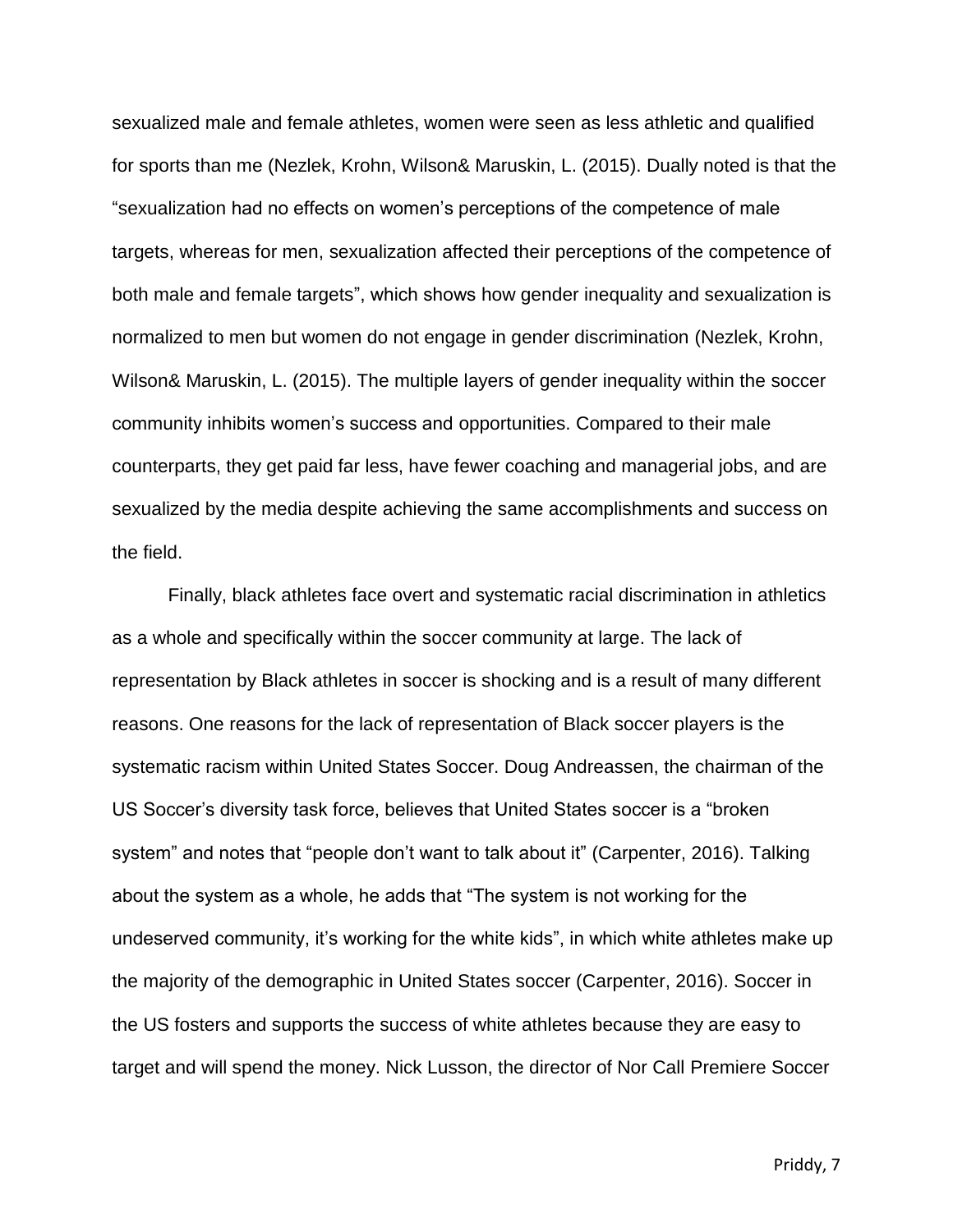Foundation, adds that United States Soccer is "a system that has been built with blinders to equality", which are extremely hard to remove. Racism in soccer has shifted as an intrinsic aspect of contemporary soccer culture, which stems from the system doing nothing about racism for far too long. For the eradication of racism to occur in not only the United States, but also globally, a major pushback on racist slurs, stereotype threats, and taunting from leading soccer organizations needs to occur. Although challenging systematic racism is a large task, recognition of the lack of diversity by the soccer community at large will make a difference.

The lack of representation of Black female soccer players at elite levels of soccer is specifically striking, which shows the discriminatory problem with US soccer. US soccer is set up to favor white children and leaves out black children across the nation. This then results in national teams, the highest level of soccer one achieves in the US, having a roster with very little diversity. From the first women's World Cup in 1991 to the 2016 Rio team, there has only been a total of 14 players of color over 25 years (Epps, 2016). By the age of 14, girls drop out of sports at twice the rate of boys as a result of many different factors, one of them being a lack of role models, according to the Women's Sports Foundation (Epps, 2016). If this is a problem for girls of all races, imagine how young black girls perceive their future in United States soccer when there have only been 14 Black soccer players on the women's roster in 25 years. The United States Tennis Association, USA Swimming, USA Gymnastics, and USA Volleyball all have a mission statement that addresses inclusion, discrimination and diversity, while US Youth Soccer has not (Epps, 2016). All of those above sports are sports that involve money and are easily accessible for affluent suburban white children, just as soccer is,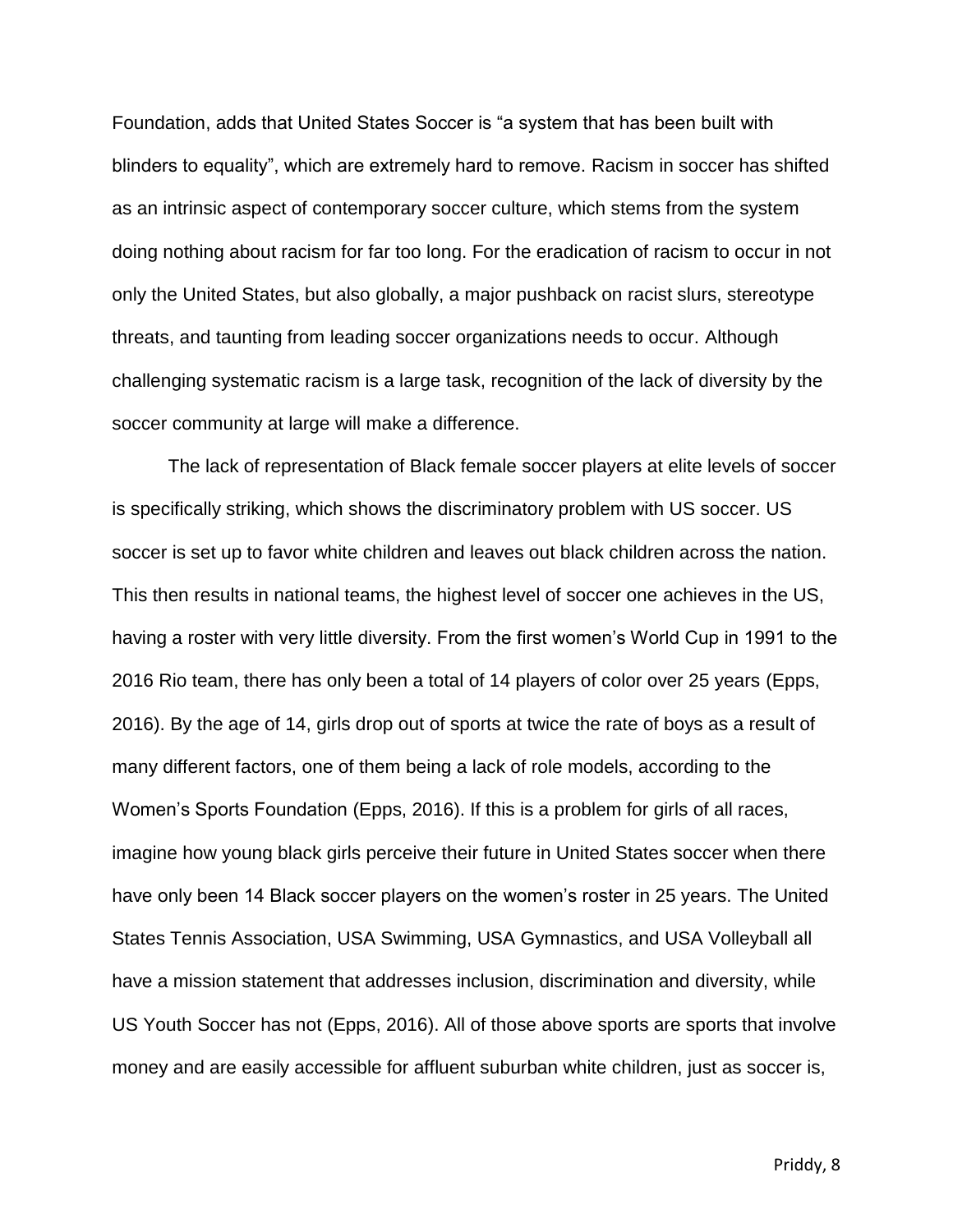but the difference is that those sports have recognized diversity as a problem unlike U.S. Soccer. United States soccer may not have been built on the premise of racism at all, but it has inadvertently left out Black children, specifically Black girls, from getting involved.

Two different Black Women's soccer players at the national level, Crystal Dunn and Briana Scurry, have been very outspoken about racism and the representation of Black women in soccer. Crystal Dunn began playing soccer when her family moved to a Long Island Suburb for better schools and a safer environment, similar to Scurry's entry to soccer. When asked if Dunn thinks about the color of her skin, she responds "Yes, occasionally. But it's not like when I step on the field, I feel like I have to do this for all the black girls out there. I've always been taught to represent yourself and your family and friends. I just try to be the best role model, whether my fans are black girls or white girls", in which the conflict of race and her athletics is shown (Wahl, 2016). The lack of Black female soccer players at the elite levels pressures the few Black female athletes to take on the position of a role model, but as Dunn expresses she wants to act as a role model for all races. Briana Scurry has also used her fame and success to point out the lack of diversity within United States soccer programs. After Scurry made the save to win the 1999 Women's World Cup, the media did not represent her, but rather her white teammate Brandi Chastain. Chastain was featured in magazines, advertisements, and TV interviews, whereas Scurry did not receive much media attention at all, despite making the wining save. This lack of representation can clearly be attributed to the racial differences of the two athletes.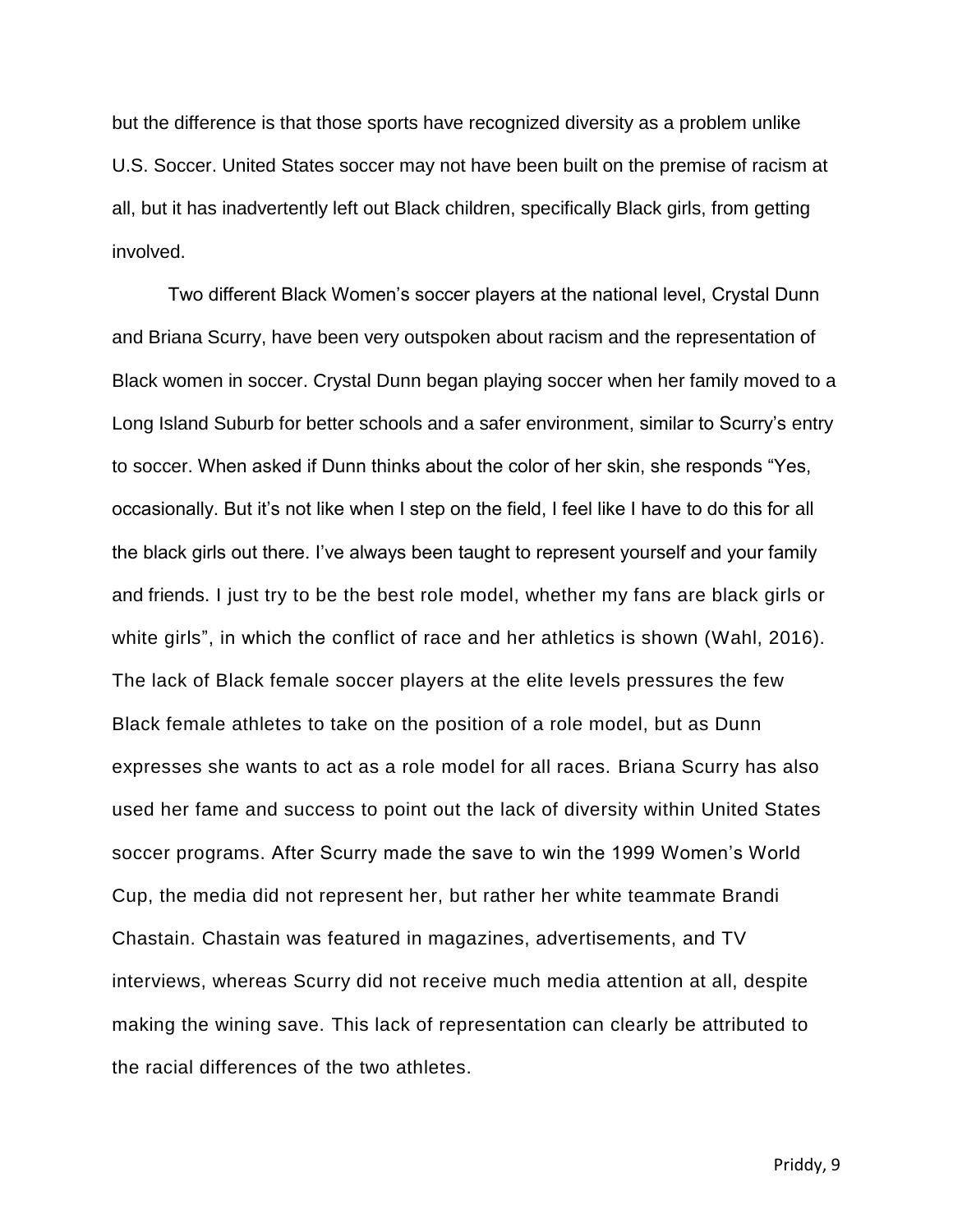The sport of soccer in the United States is an extremely marginalized sport, in which most people that play the sport are white. Black athletes in general are systematically and overtly discriminated against not because of their lack of athletic ability but because the sports world leaves out underprivileged urban Black children. Soccer, as a national organization, caters only to those who are able to pay the steep price for success, in which many Black Americans cannot afford. Socioeconomic disparities between races has hindered many young Back children from participating in certain sports from a young age, which then is shown in elite levels when the rosters are comprised of mostly white athletes. United States Soccer has not been proactive enough in combatting a system that leaves out Black Americans. Black female soccer players, however, face discrimination because of their gender. They are sexualized by the media, in which their athletic abilities are overpowered by their looks. They are directed to pose in provocative and sexual ways, unlike their male counterparts who are directed to look tough which portrays the notion that they are serious about their sport. Not only are female athletes sexualized, but they are paid just a fraction of male soccer players and women are not often found in coaching or managerial positions, which therefore does not present them as leaders within the soccer community. A black women's intersectionality presents them with various struggles in everyday life, but these same struggles are also seen in United States Soccer. Black women and girls face discrimination in respect to their race, gender, and socioeconomic status. These layers of discrimination impede their involvement in soccer, which is shown by the lack of representation of Black female athletes in all levels of the sport.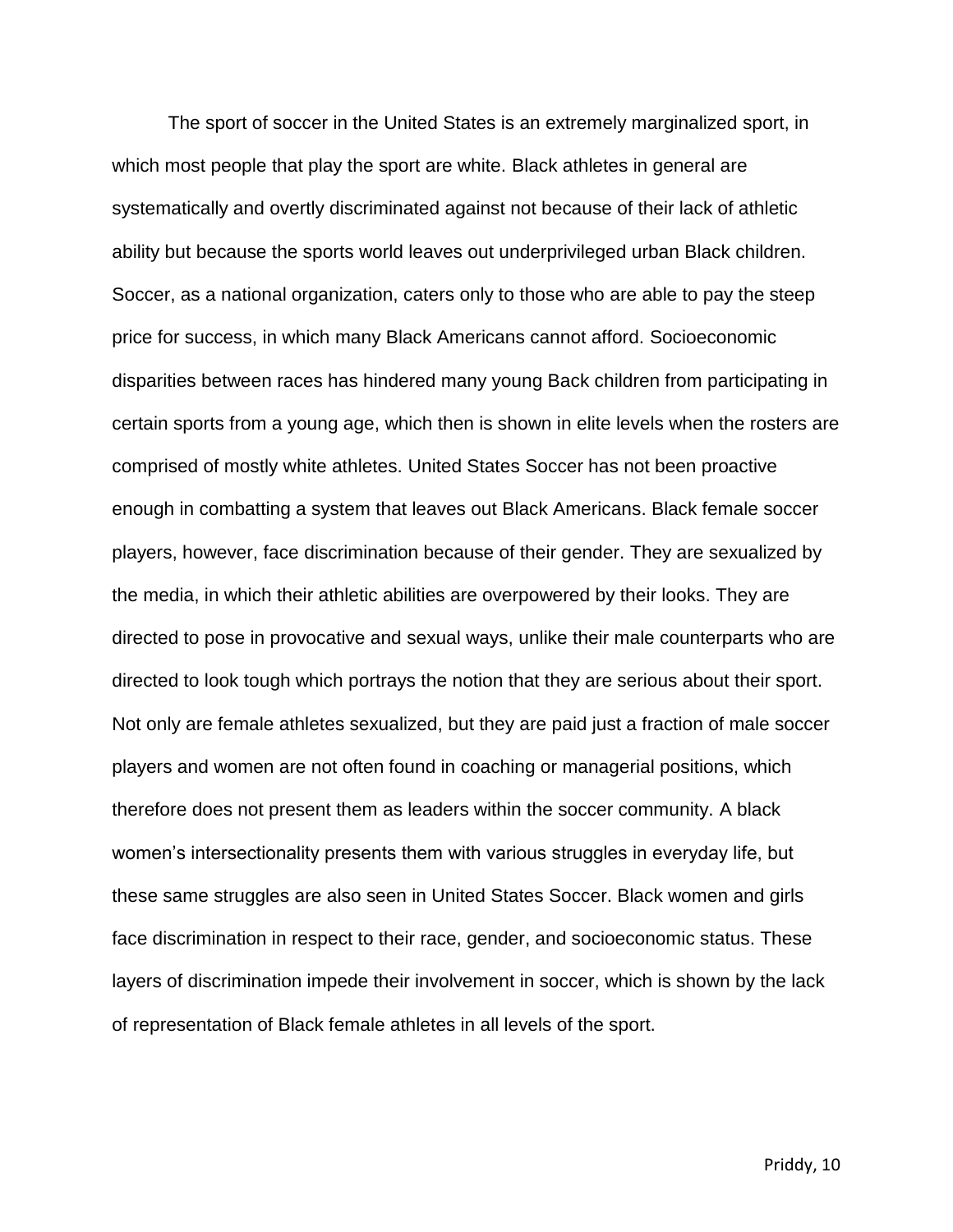## Works Cited:

- Andrews, D. L. (1999) Contextualizing suburban soccer: Consumer culture, lifestyle differentiation and suburban America. Culture, Sport, Society, 2:3, 31- 53, DOI: [10.1080/14610989908721846](https://doi.org/10.1080/14610989908721846)
- Andrews, E. L. (2015, June 25). Stanford study finds blacks and Hispanics typically need higher incomes than whites to live in affluent neighborhoods. Retrieved December 13, 2018, from https://news.stanford.edu/news/2015/june/segregation-neighborhood-income-062515.html
- Carpenter, L. (2016, June 01). 'It's only working for the white kids': American soccer's diversity problem. Retrieved December 13, 2018, from https://www.theguardian.com/football/blog/2016/jun/01/us-soccer-diversityproblem-world-football
- Close, K. (2016, March 31). U.S. Women's Soccer: How Big Is Wage Gap Between Sexes? | Money. Retrieved December 13, 2018, from <http://time.com/money/4277843/us-womens-soccer-equal-pay/>

Epps, S. V. (2016, September 9). Soccer in the U.S. still looks like it's for white girls.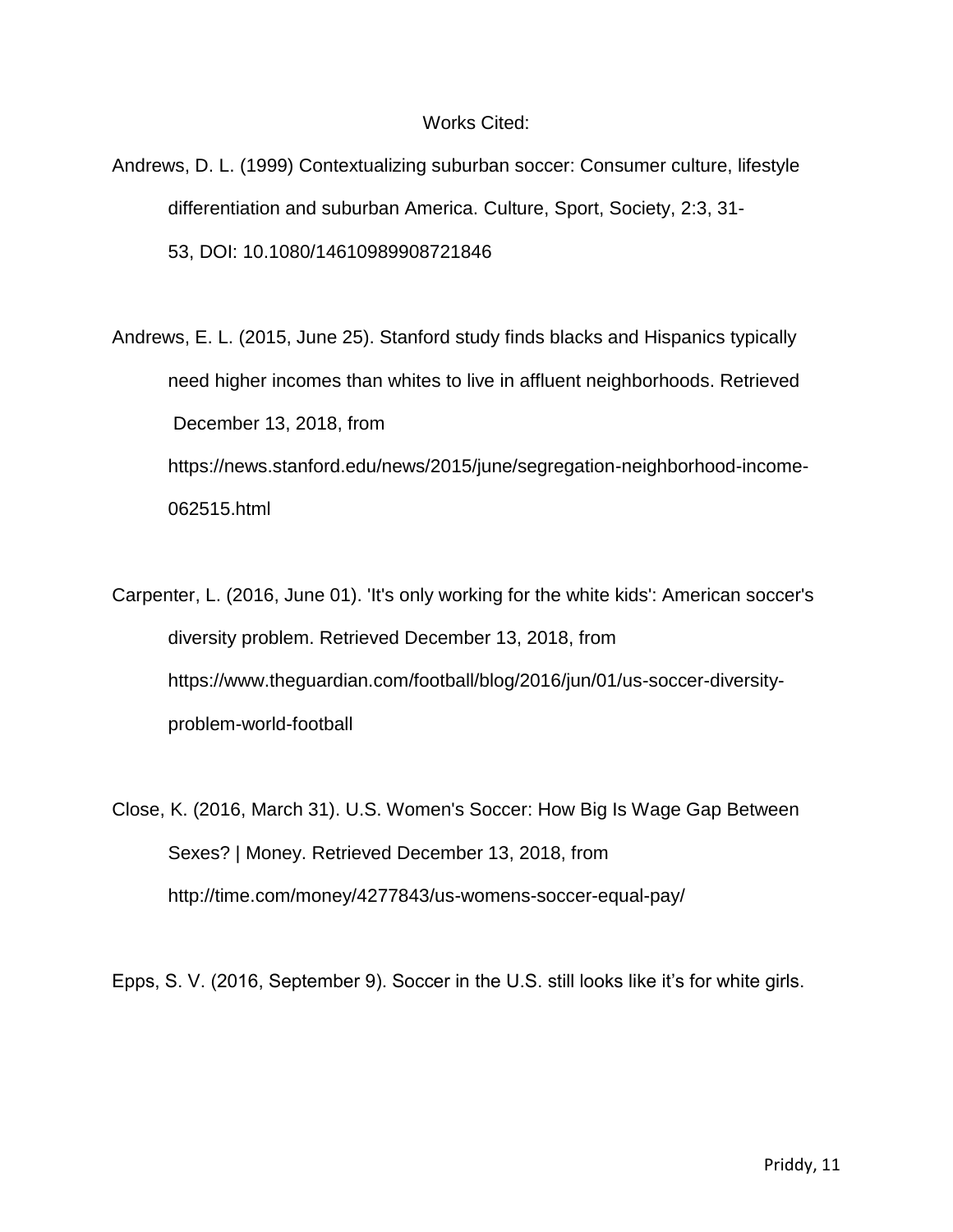Retrieved December 13, 2018, from

[https://www.washingtonpost.com/news/parenting/wp/2016/09/09/soccer-in-the-u](https://www.washingtonpost.com/news/parenting/wp/2016/09/09/soccer-in-the-u-s-still-looks-like-its-for-white-girls/?noredirect=on&utm_term=.b8d65b7ee8a9)[s-still-looks-like-its-for-white-girls/?noredirect=on&utm\\_term=.b8d65b7ee8a9](https://www.washingtonpost.com/news/parenting/wp/2016/09/09/soccer-in-the-u-s-still-looks-like-its-for-white-girls/?noredirect=on&utm_term=.b8d65b7ee8a9)

- FIFA. (2014). Women's Football Survey. 1-82. Retrieved December 13, 2018, from [https://resources.fifa.com/mm/document/footballdevelopment/women/02/52/26/4](https://resources.fifa.com/mm/document/footballdevelopment/women/02/52/26/49/womensfootballsurvey2014_e_english.pdf) [9/womensfootballsurvey2014\\_e\\_english.pdf](https://resources.fifa.com/mm/document/footballdevelopment/women/02/52/26/49/womensfootballsurvey2014_e_english.pdf)
- Jacobs, T. (2017, August 25). Sports Magazine Covers Sexualize Female Athletes. Retrieved December 13, 2018, from [https://psmag.com/social-justice/sports](https://psmag.com/social-justice/sports-)magazine-covers-sexualize-female-athletes
- John, A. S. (2014, June 26). The Soccer Mom Paradox Or Why American Kids Play Soccer But Only Watch At World Cup Time. Retrieved December 13, 2018, from [https://www.forbes.com/sites/allenstjohn/2014/06/26/the-soccer-mom-paradox](ttps://www.forbes.com/sites/allenstjohn/2014/06/26/the-soccer-mom-paradox-o)[or](ttps://www.forbes.com/sites/allenstjohn/2014/06/26/the-soccer-mom-paradox-o)-why-american-kids-play-soccer-but-only-watch-at-world-cuptime/#7e9c82402352
- Long, H. (2017, September 15). African Americans are the only U.S. racial group earning less than in 2000. Retrieved December 13, 2018, from https://www.chicagotribune.com/business/ct-african-americans-income-census-20170918-story.html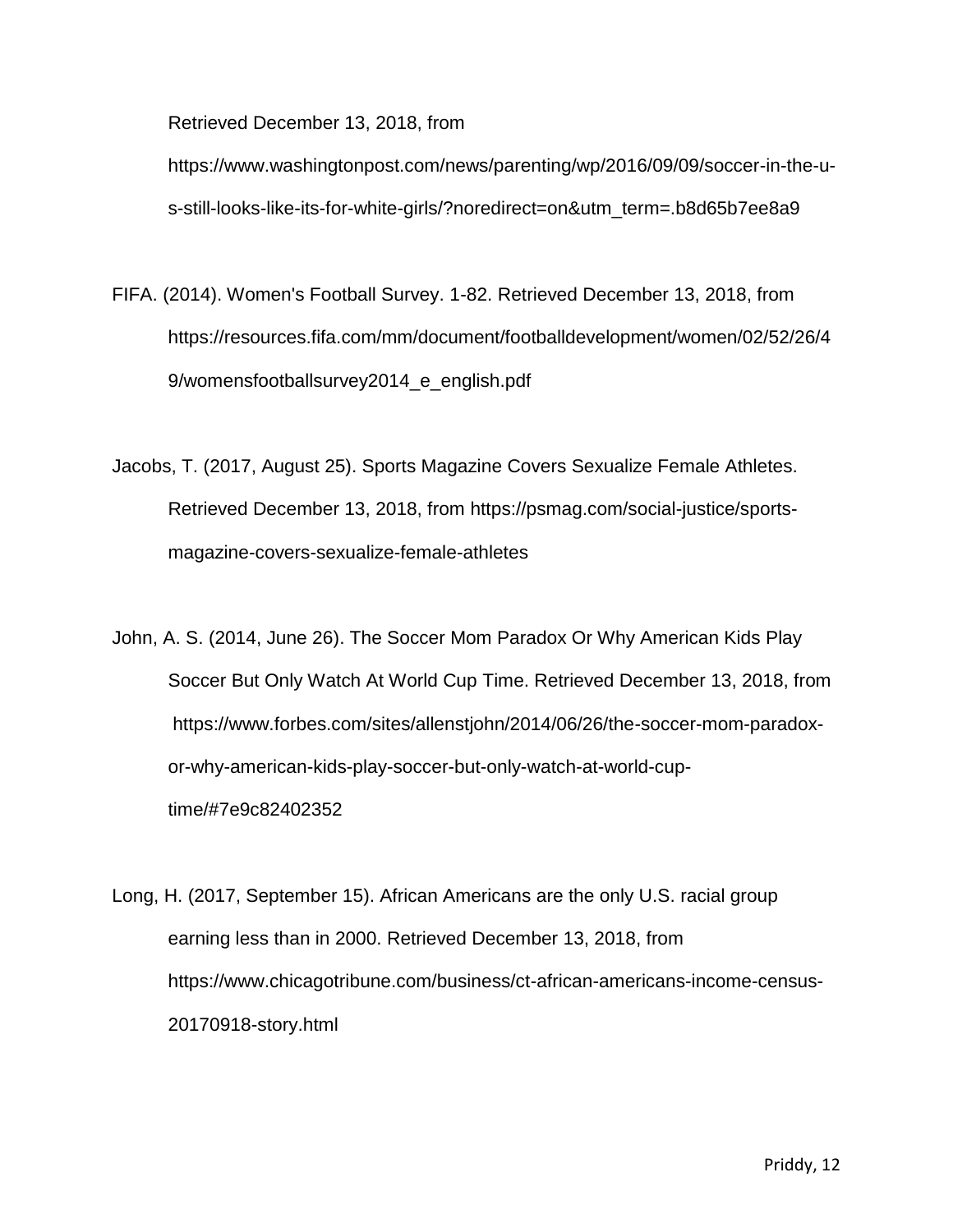- MESSNER, M., & BOZADA-DEAS, S. (2009). SEPARATING THE MEN FROM THE MOMS: The Making of Adult Gender Segregation in Youth Sports. *Gender and Society, 23*(1), 49-71. Retrieved from<http://www.jstor.org/stable/20676749>
- Nezlek, J, B., Krohn, W., Wilson, D., & Maruskin, L. (2015). Gender Differnces in Reactions to the Sexualization of Athletes, *Journal of Social* Psychology, 155(1), 1-11.
- Otiko, M. (2015, April 9). How US football is moving from the white suburbs to the mainstream. Retrieved December 13, 2018, from https://www.fourfourtwo.com/features/how-us-football-moving-white-suburbs-Mainstream
- Pickett, M. W., Dawkins, M. P., & Braddock, J. H. (2012). Race and Gender Equity in Sports: Have White and African American Females Benefited Equally From Title IX? American Behavioral Scientist, 56(11), 1581–1603. https://doi.org/10.1177/0002764212458282
- Thorpe, H., Toffoletti, K., & Bruce, T. (2017). Sportswomen and Social Media: Bringing Third-Wave Feminism, Postfeminism, and Neoliberal Feminism Into Conversation. Journal of Sport and Social Issues, 41(5), 359–383. https://doi.org/10.1177/0193723517730808